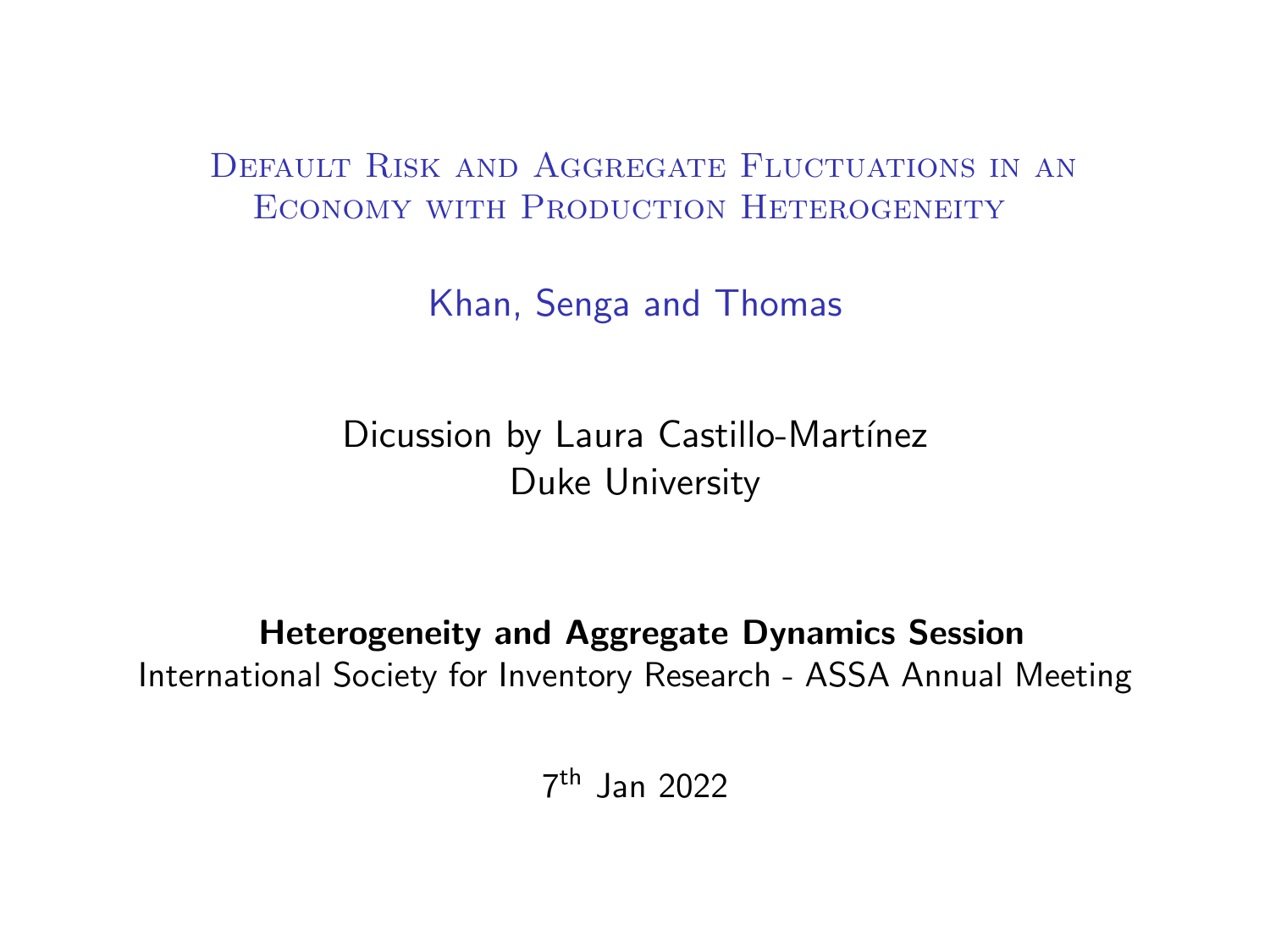## THE BIG PICTURE

Relation to Khan and Thomas (2013)

 $\triangleright$  Goal: quantify the real effects of a financial shock.

- $\blacktriangleright$  Propose a new model of (only) financial frictions with
	- 1. endogenous borrowing constraints  $\Rightarrow$  defaultable debt.
	- 2. firm dynamics  $\Rightarrow$  firms that choose to default, exit.
- $\blacktriangleright$  This improves the previous description of the Great Financial Crisis.
- $\blacktriangleright$  Heterogenous effects of the financial shock
	- Smaller and younger firms fare worse because they face higher borrowing costs in equilibrium.
- $\blacktriangleright$  The extensive margin adds more gradualism.
	- \* Slowly unfolding recession followed by a slow recovery.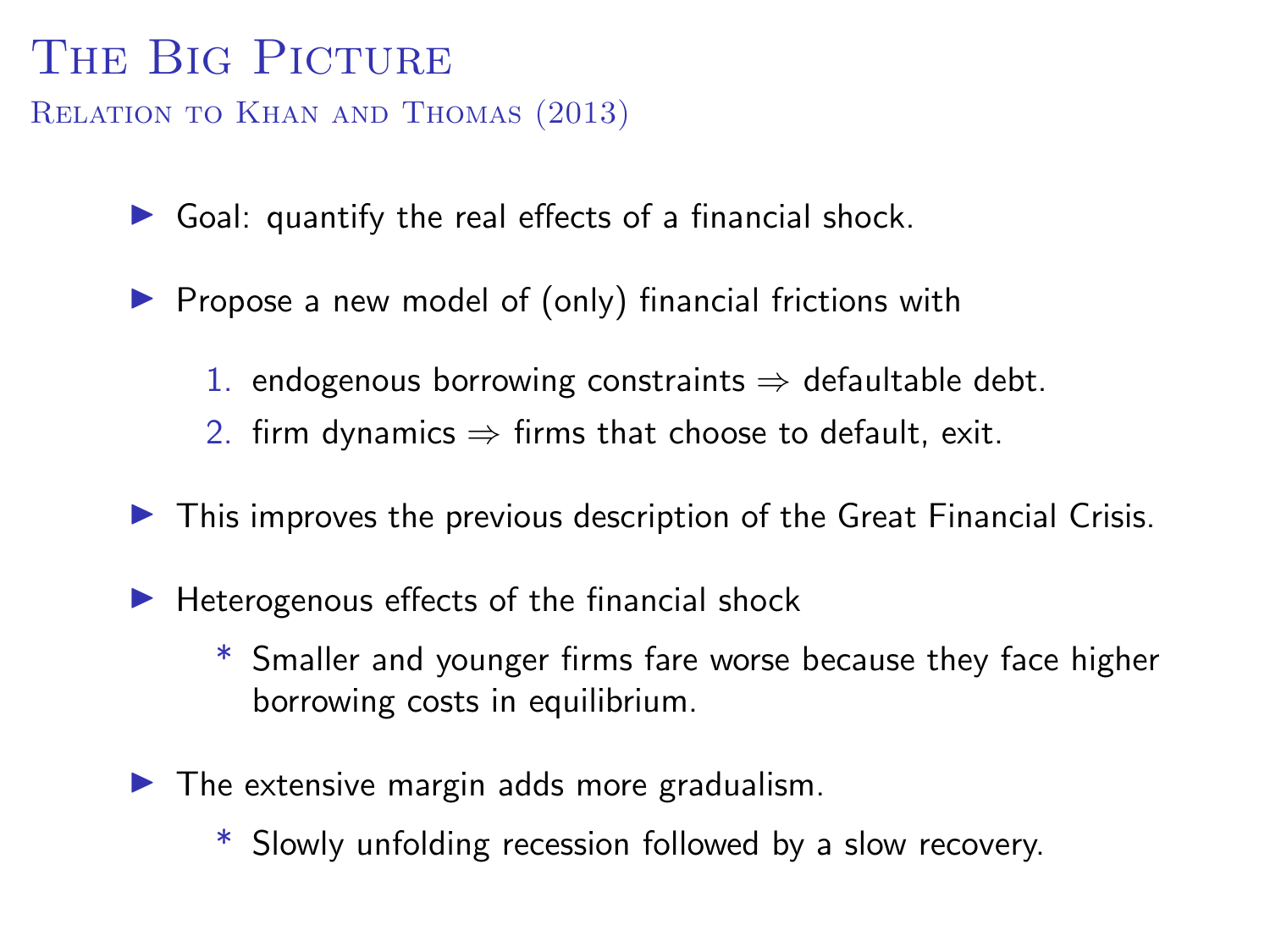# Key Mechanism



 $\blacktriangleright$  Perfect competition among financial intermediaries  $+$  defaultable  $\text{debt} \Rightarrow \text{int rate on loans depends on default prob.}$ 

- $\triangleright$  Three types of firms in equilibrium: impervious, exposed of type I and exposed of type II.
- Investment decisions of exposed type II firms are distorted: traditional intensive misallocation.
- $\blacktriangleright$  Firm exit leaves capital idle: new extensive misallocation.
- A credit shock that involves (i) fall in default recovery rate  $\&$  (ii) higher financial fixed costs.
	- $\checkmark$   $\downarrow$  recovery &  $\uparrow$  expected default  $\Rightarrow \uparrow$  borrowing costs.
	- $\sqrt{\ }$  More exposed type II firms & more exit.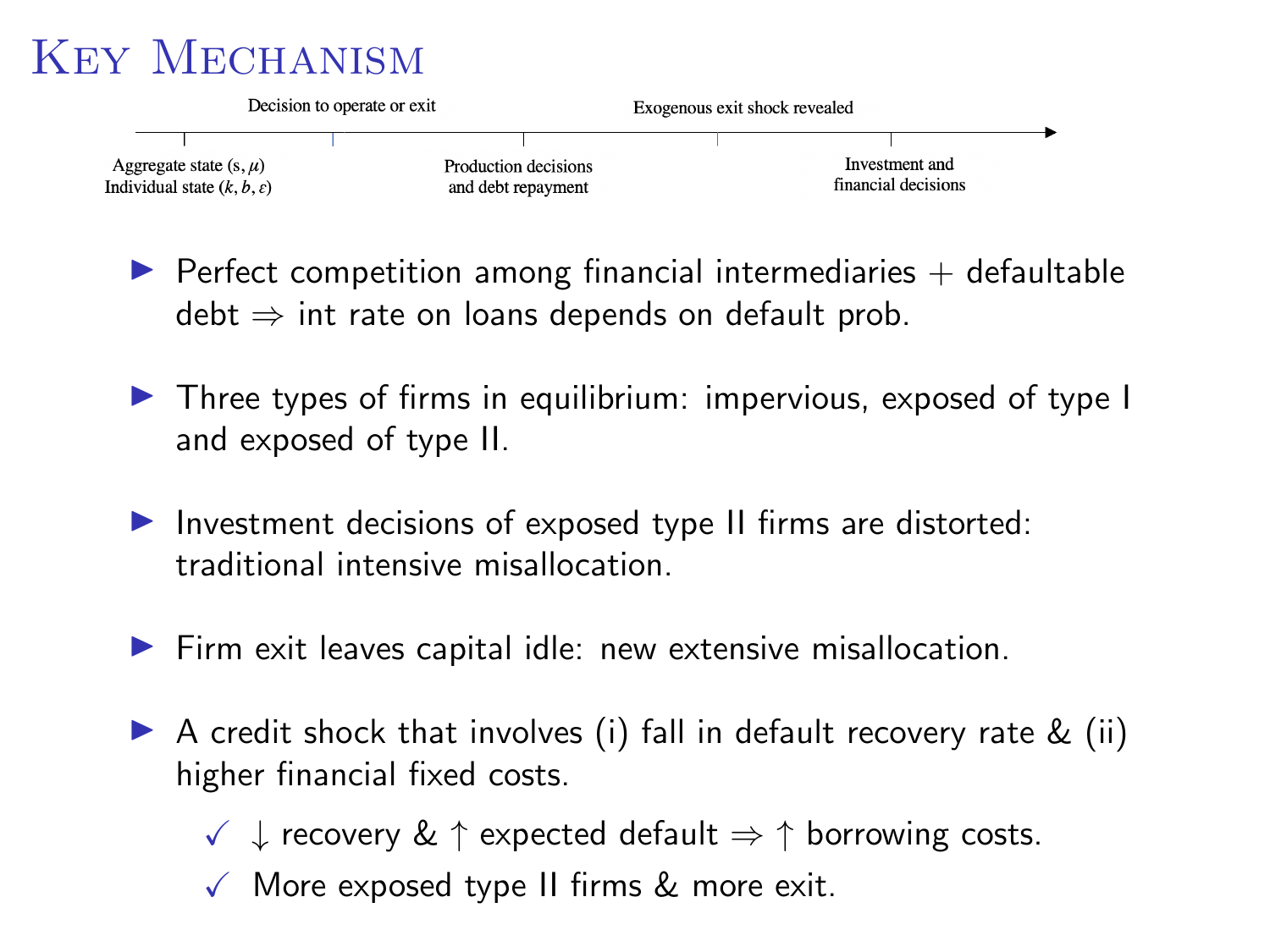## Implications of Micro-Level Calibration

- In calibration, there is a trade-off between fitting: age-size distribution v.s. skewness of unconditional size distribution.
- $\triangleright$  Assume a share of firms are special i.e. have very high productivity draws.
	- \* This generates a long-thin right tail in size distribution.
	- \* But these firms grow big quickly and dominate every cohort.
	- \* Thus, average firm no longer has a maturing phase.
- $\blacktriangleright$  Trade-off matters because chosen weights affects model response to credit shock.
- $\triangleright$  Absent firms in the maturing phase, incumbent misallocation is small.
- $\blacktriangleright$  Thus, model relies more heavily on the extensive margin to generate aggregate effects of credit shock.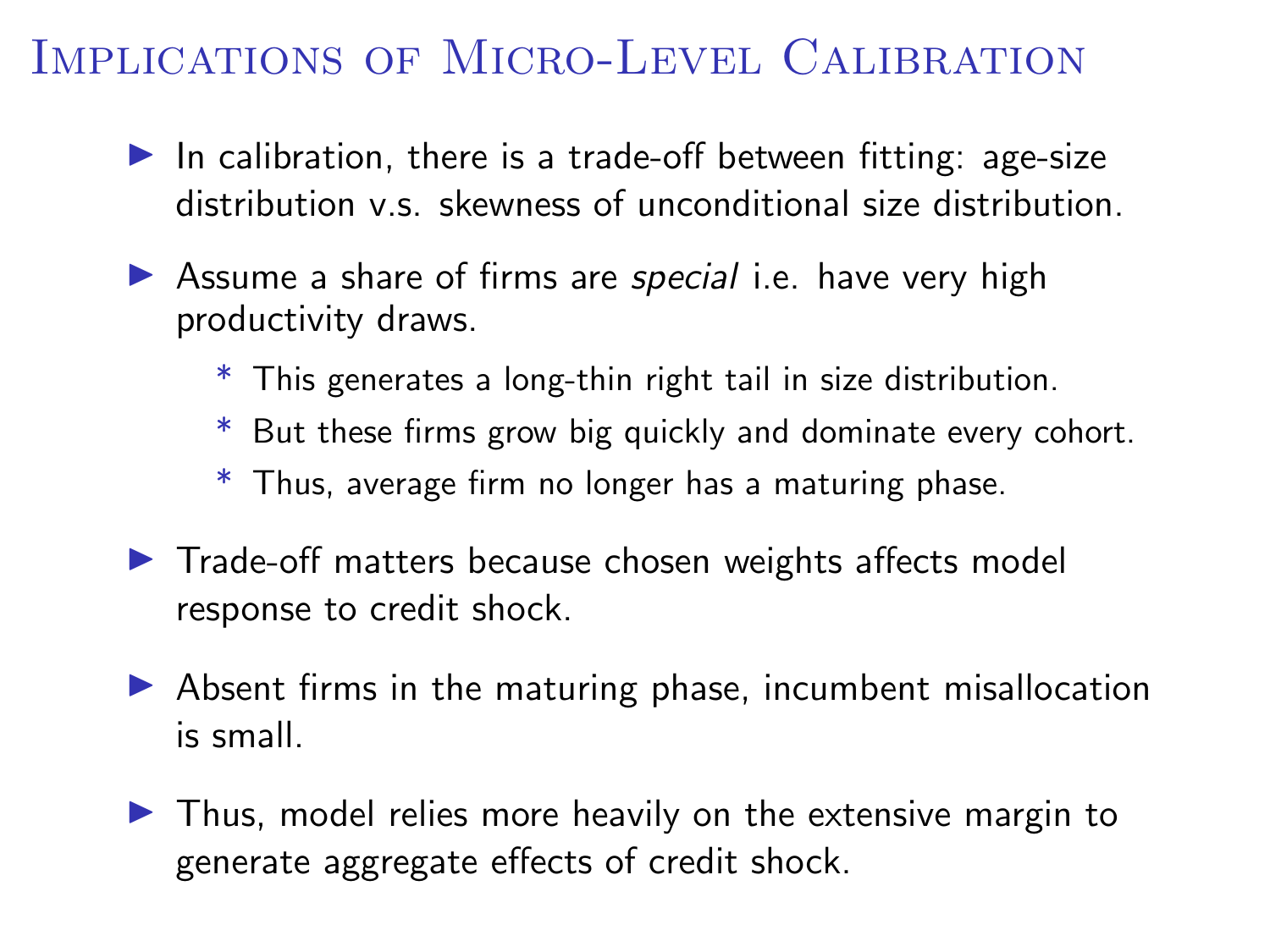# MAIN COMMENT

CONTRIBUTION REMAINS ELUSIVE

Potential candidates:

- 1. Heterogeneous and hump-shape real effects of credit shocks.
- 2. Implications of micro-level calibration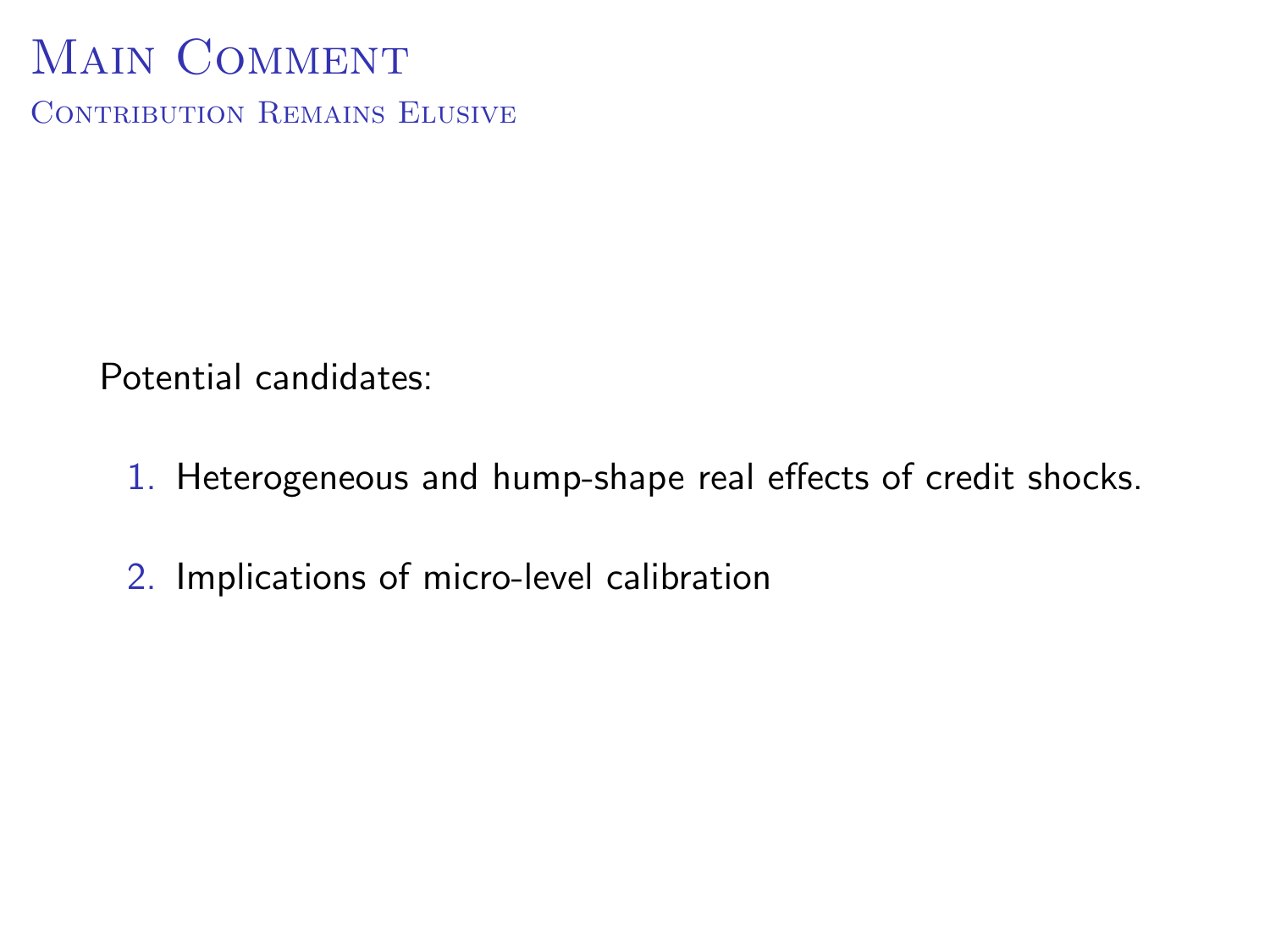# MAIN COMMENT

CONTRIBUTION REMAINS ELUSIVE

Potential candidates:

- 1. Heterogeneous and hump-shape real effects of credit shocks.
	- $\triangleright$  Clementi and Palazzo (2013): entry  $\&$  exit increase persistence of aggregate shocks.
	- $\triangleright$  No heterogeneity in quantitative analysis!

How much are smaller, younger firms contracting relative to their bigger, older counterparts?

Compare model results to Khan and Thomas (2009), Almeida et al (2009) and other empirical GFC evidence.

2. Implications of micro-level calibration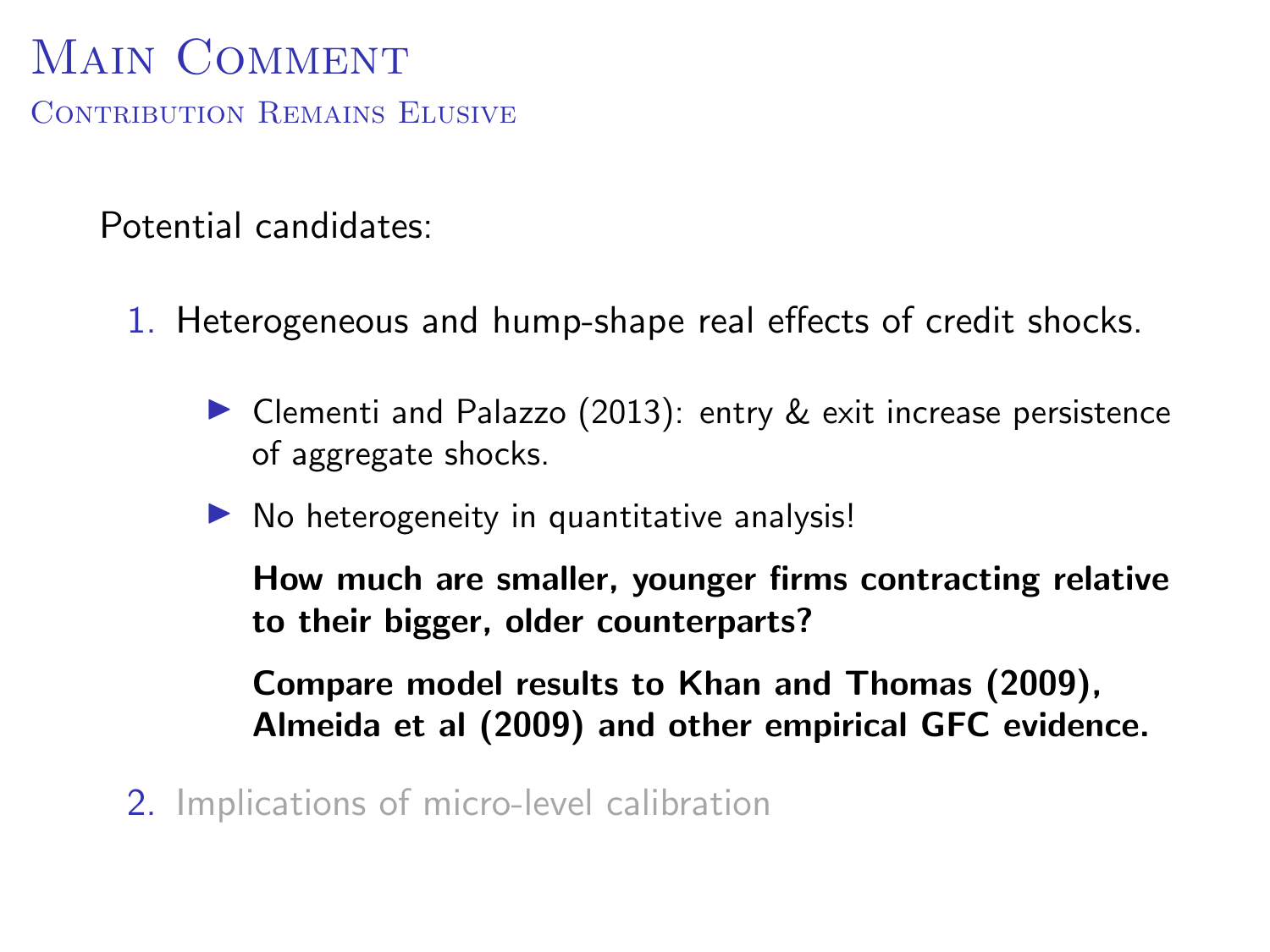## MAIN COMMENT CONTRIBUTION REMAINS ELUSIVE

#### Potential candidates:

- 1. Heterogeneous and hump-shape real effects of credit shocks.
- 2. Implications of micro-level calibration.
	- $\blacktriangleright$  Trade-off is not intrinsic to the model but results from calibration strategy.
	- $\triangleright$  Not only matching weights used differ, but the distribution of productivity and the definition of a credit shock vary too.
	- $\triangleright$  Quantitative results do not imply much of a difference in effects of a credit shock.
	- $\triangleright$  Why is the unconditional size distribution important here?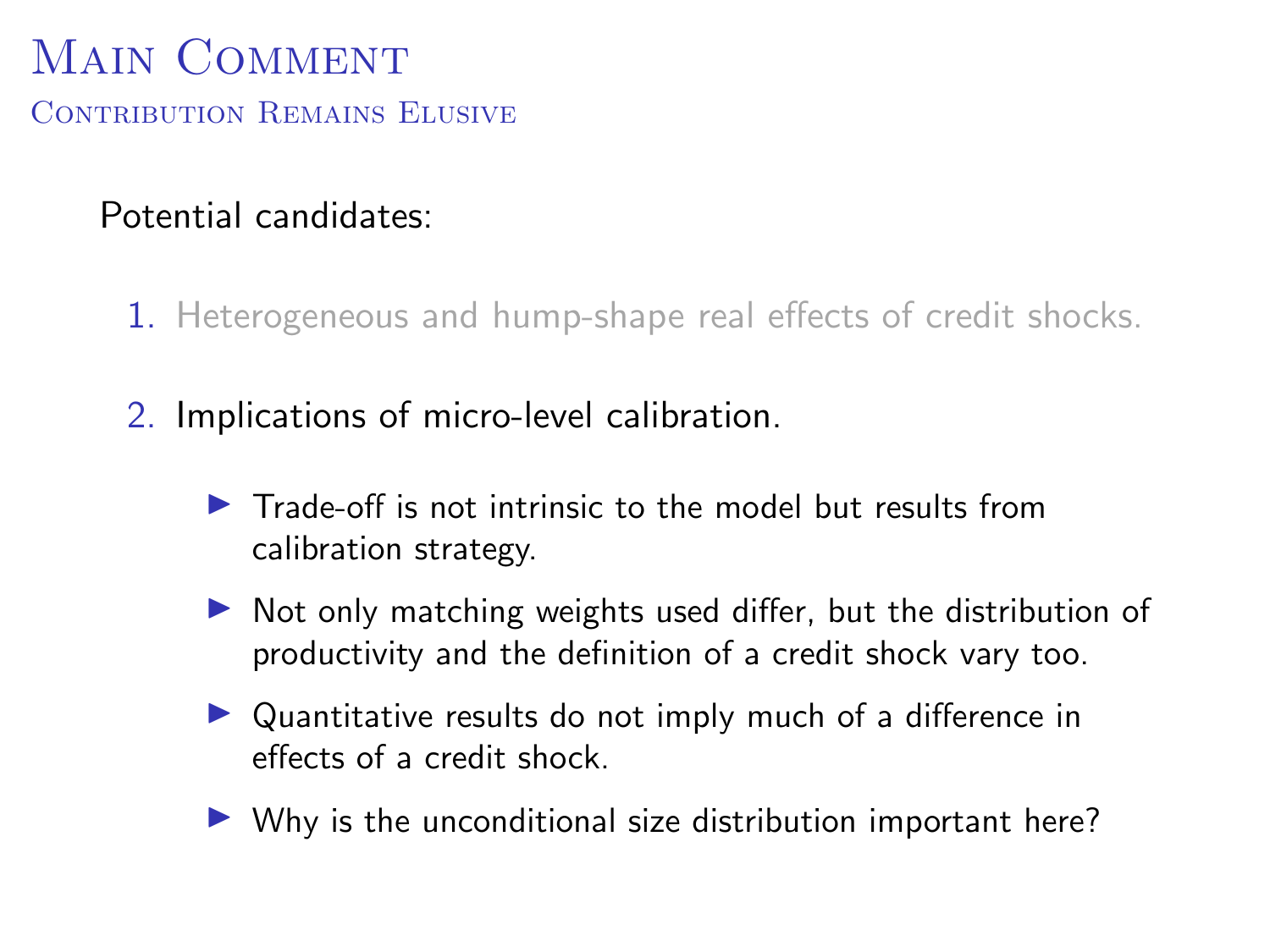# OTHER COMMENTS

- 1. Nature of the credit shock.
	- $\triangleright$  Two parts: (i) fall in default recovery rate and (ii) higher financial fixed costs.
	- $\triangleright$  Is (ii) a good description of GFC driver? Is it a financial shock per se?
	- $\triangleright$  (ii) depends on profit to even the incidence of the shock across firm size. Why?

How far does the reduction in the default rate take us?

- 2. Extensive margin misallocation & no free entry.
	- $\triangleright$  An endogenous number of potential entrants should reduce the extensive margin misallocation.
- 3. What if default does not imply firm exit?
	- $\triangleright$  Bornstein and Castillo-Martinez (2021): relationship between default and exit varies over the business cycle.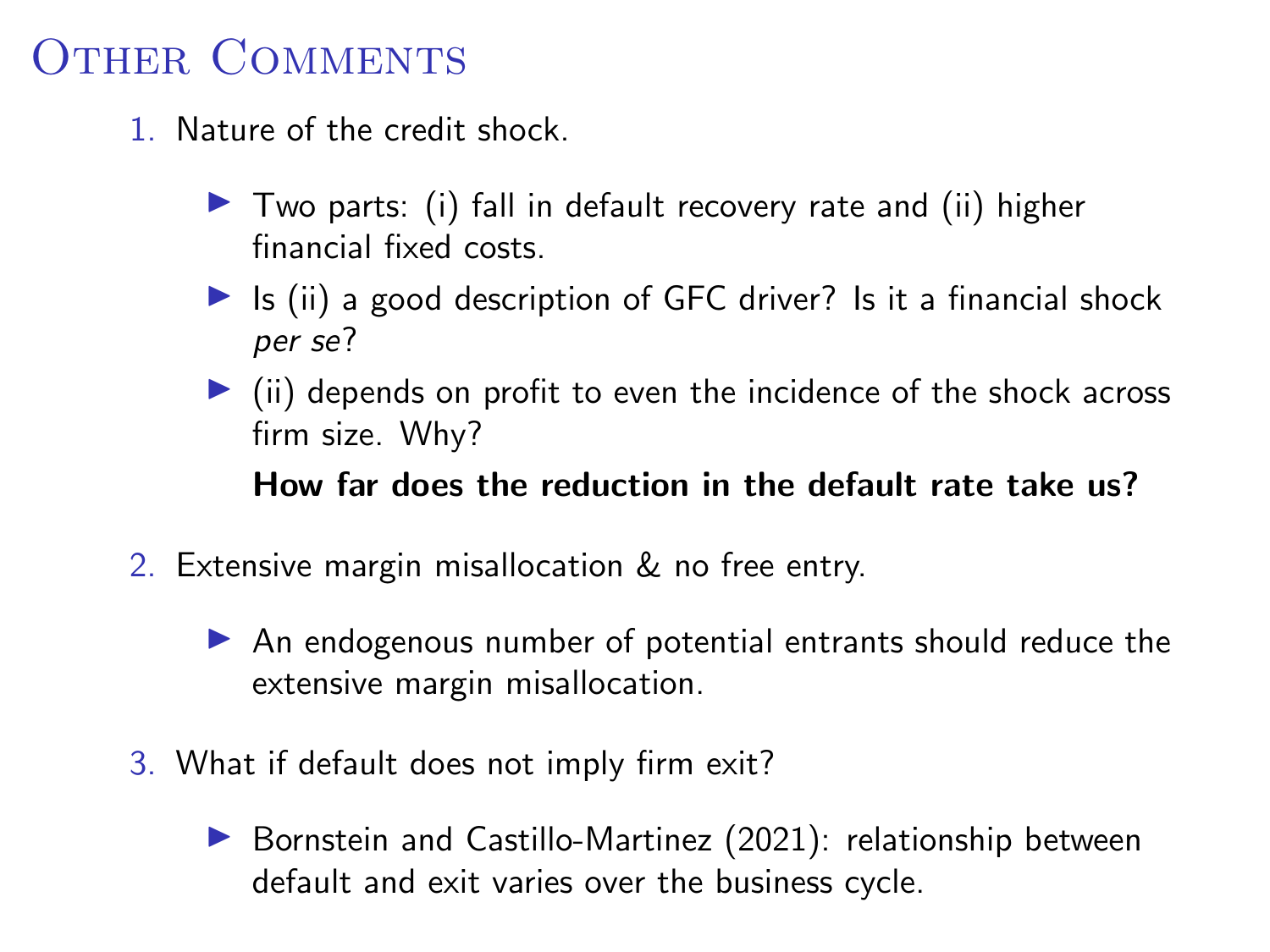- $\triangleright$  The description of entrants' problem is missing from section 3 (only appears later when calibrating).
- In the spirit of Table 4, it would be interesting to quantify both types of misallocation as the credit shock evolves.
- $\blacktriangleright$  Regarding Table 1,
	- \* It should either be  $\omega_n = 1.000$  or  $\omega_s = 0.000$ .
	- $^*$  The notation of  $\pi_0^\epsilon$  is very confusing.